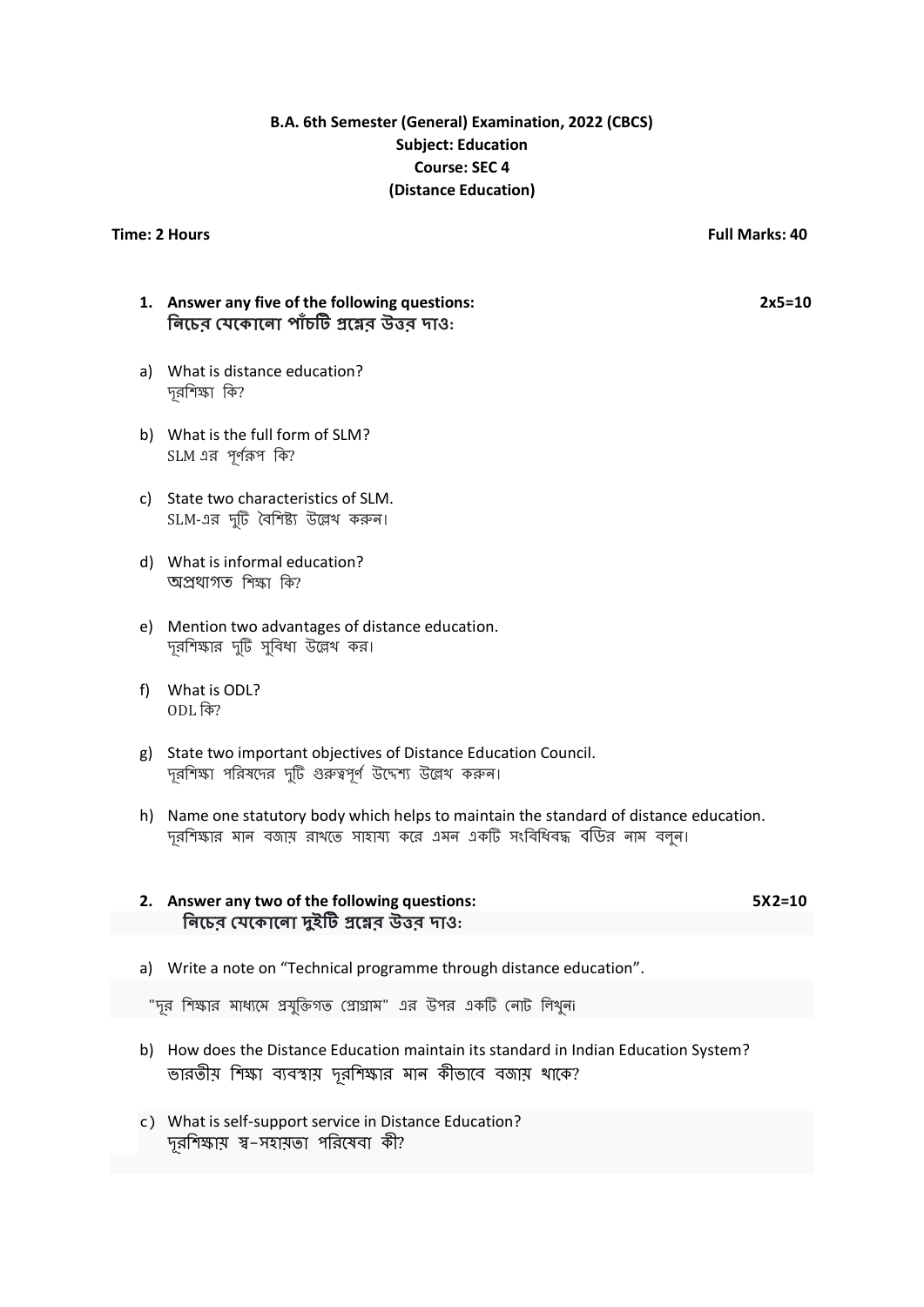d) How can we provide Vocational Programme through Distance Education? কিভাবে দূরশিক্ষার মাধ্যমে ভোকেশনাল প্রোগ্রাম প্রদান করা সম্ভব?

|    | 3. Answer any two of the following questions:<br>নিচের যেকোনো দুইটি গ্রয়ের উত্তর দাও:                                                       | 2X10=20 |
|----|----------------------------------------------------------------------------------------------------------------------------------------------|---------|
|    | a) What is the procedure to prepare self-learning material in Distance Education?<br>দূরশিক্ষায় ম্ব–শিক্ষার উপাদান প্রস্তুত করার পদ্ধতি কী? |         |
|    | b) Write a note on "Application of ICT in Distance Education"?<br>"দূরশিক্ষায় আইসিটির প্রয়োগ" বিষয়ে একটি নোট লেখ?                         |         |
| C) | Why Distance Education is significant in the Education System?                                                                               |         |
|    | শিক্ষা ব্যবস্থায় দূরশিক্ষা কেন তাৎপর্যপূর্ণ?                                                                                                |         |
|    | d) What is meant by Self-Support Service in Distance Education System?<br>দূরশিক্ষা ব্যবস্থায় স্ব–সহায়তা পরিষেবা বলতে কী বোঝায়?           |         |